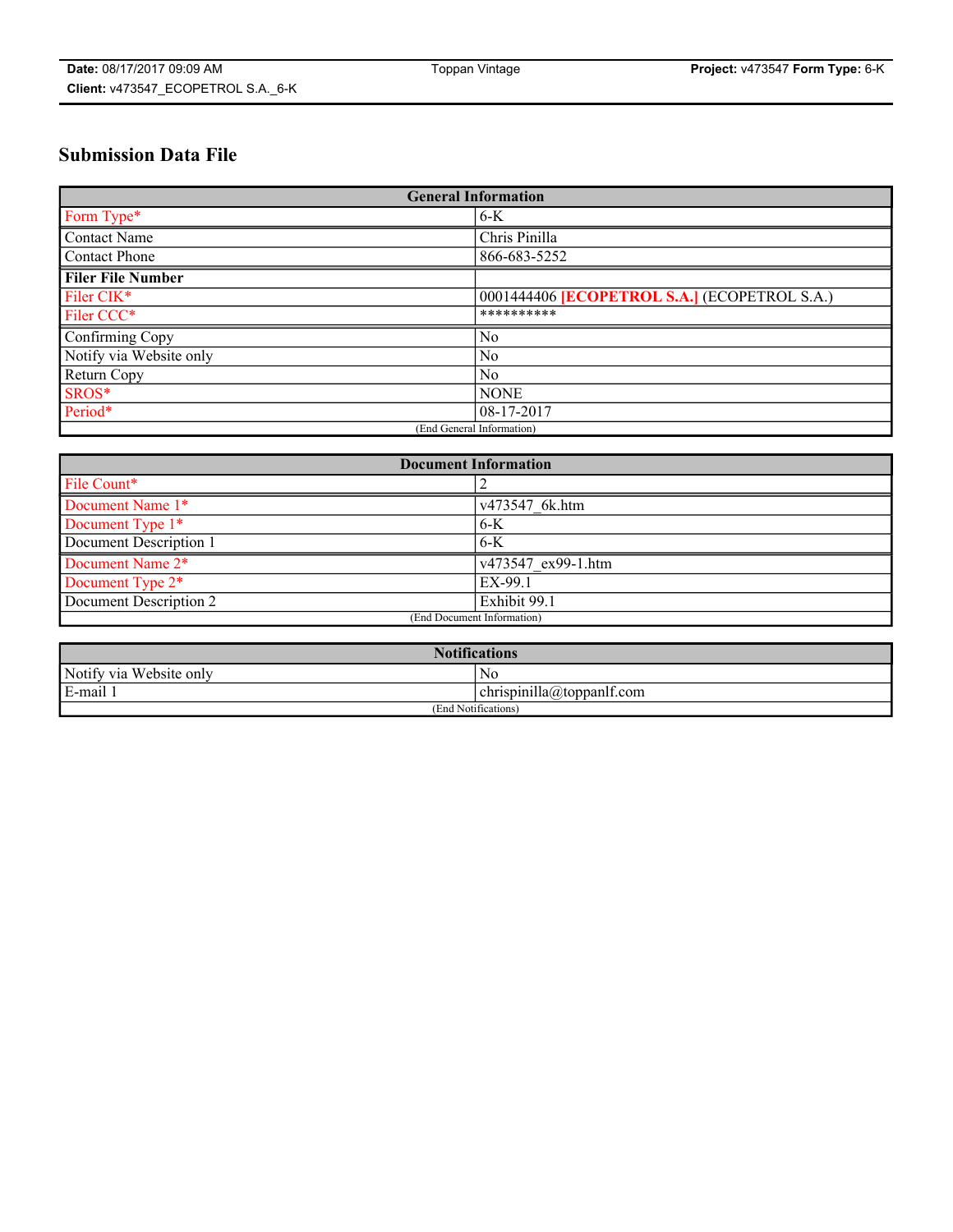## **UNITED STATES SECURITIES AND EXCHANGE COMMISSION Washington, D.C. 20549**

### **FORM 6-K**

## **REPORT OF FOREIGN PRIVATE ISSUER PURSUANT TO RULE 13a-16 OR 15d-16 UNDER THE SECURITIES EXCHANGE ACT OF 1934**

For the month of August, 2017 Commission File Number 001-34175

ECOPETROL S.A.

(Exact name of registrant as specified in its charter)

N.A.

(Translation of registrant's name into English)

COLOMBIA

(Jurisdiction of incorporation or organization)

Carrera 13 No. 36 – 24 BOGOTA D.C. – COLOMBIA

(Address of principal executive offices)

Indicate by check mark whether the registrant files or will file annual reports under cover of Form 20-F or Form 40-F.

Form 20-F  $\boxtimes$  Form 40-F  $\Box$ 

Indicate by check mark if the registrant is submitting the Form 6-K in paper as permitted by Regulation S-T Rule 101(b)(1)

 $Yes \Box$  No  $\boxtimes$ 

Indicate by check mark if the registrant is submitting the Form 6-K in paper as permitted by Regulation S-T Rule 101(b)(7)

 $Yes \Box$  No  $\boxtimes$ 

Indicate by check mark whether the registrant by furnishing the information contained in this form is also thereby furnishing the information to the Commission pursuant to Rule 12g3-2(b) under the Securities Exchange Act of 1934.

 $Yes \Box$  No  $\boxtimes$ 

If "Yes" is marked, indicate below the file number assigned to the registrant in connection with Rule 12g3-2(b): 82- N/A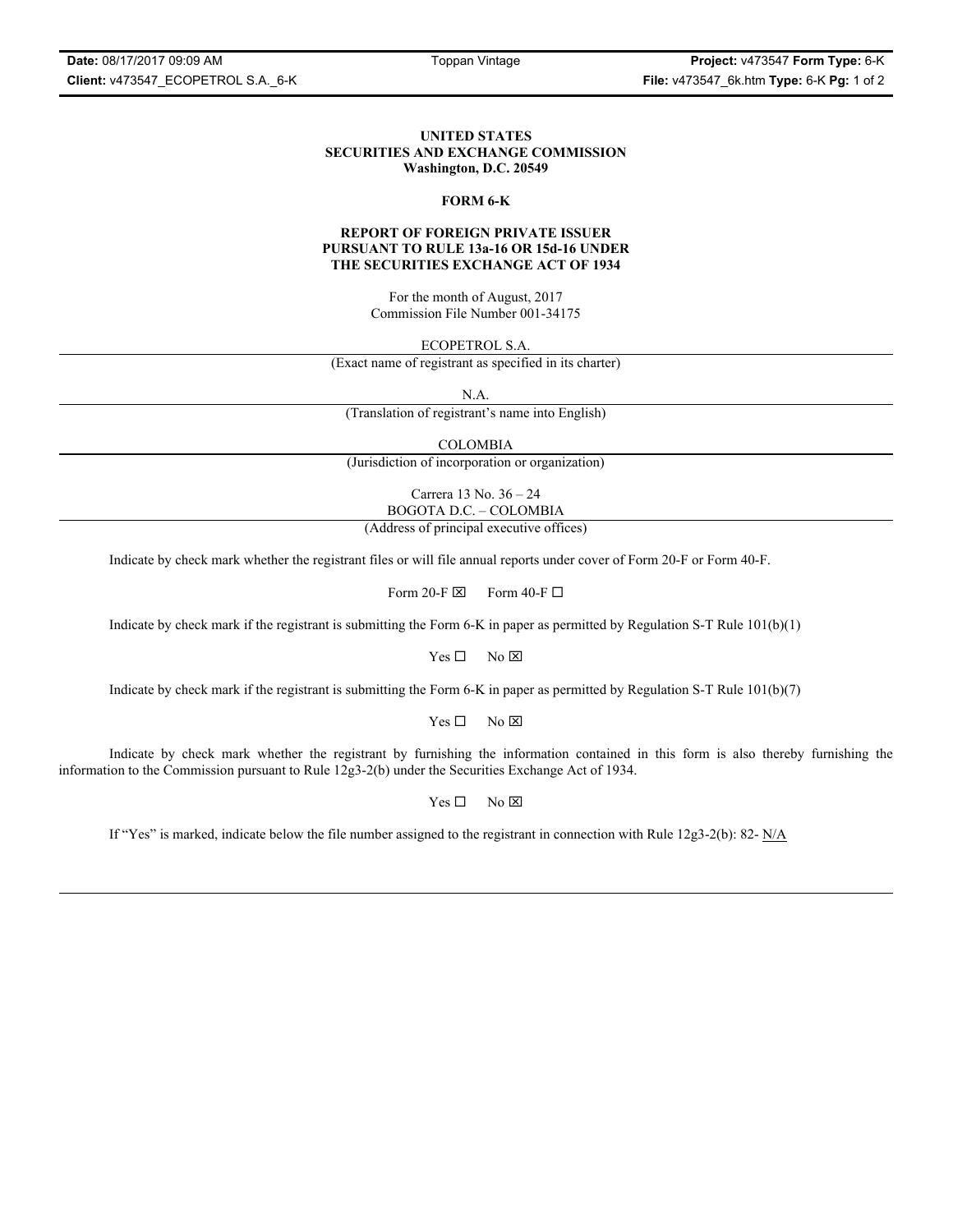## **SIGNATURES**

Pursuant to the requirements of the Securities Exchange Act of 1934, the registrant has duly caused this report to be signed on its behalf by the undersigned, thereunto duly authorized.

Ecopetrol S.A.

By: /s/ María Fernanda Suárez Name: María Fernanda Suárez Title: Chief Financial Officer

Date: August 17, 2017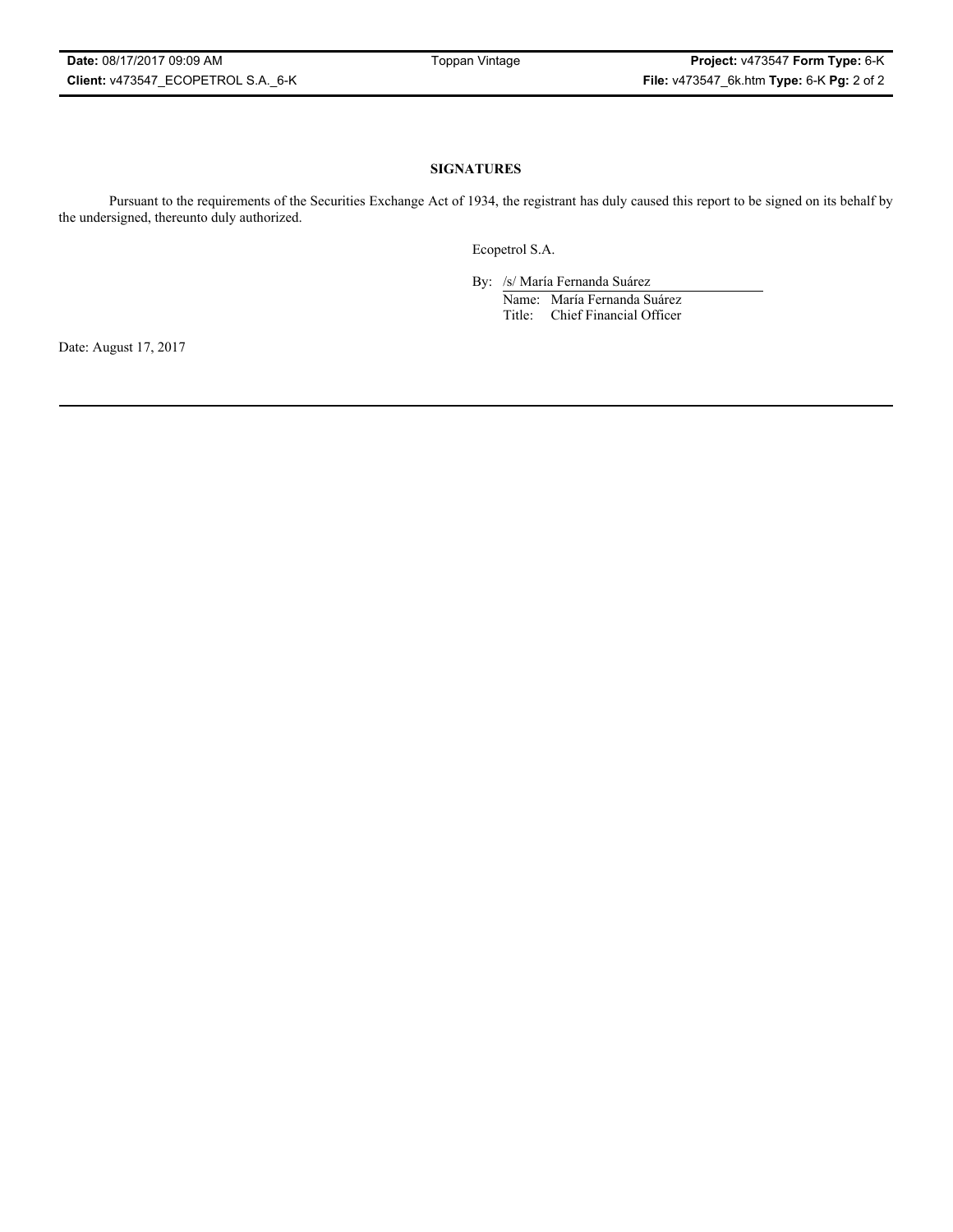## **Exhibit 99.1**

### **Ecopetrol' Board of Directors Appoints New President**

Ecopetrol S.A. (BVC: ECOPETROL; NYSE: EC) informs that its Board of Directors, in a meeting held on August 16, 2017, accepted the resignation of Juan Carlos Echeverry Garzón, current president of the Company, submitted for family reasons, and appointed as his replacement Engineer Felipe Bayón Pardo, current Executive Vice President. The transition in the presidency will be made on September 15, 2017.

The appointment of Bayon is based on the process completed by a subcommittee of the Board of Directors, advised by an international firm specialized in the selection of high-level executives, after a rigorous analysis of the proposed candidates.

The Board of Directors made a special recognition to Juan Carlos Echeverry for the achievements during its management of Ecopetrol, in which he successfully met the challenges of the international oil market and maximized the value of the company for the benefit of its shareholders and all Colombians.

Echeverry formed a talented management group that surpassed the efficiencies and savings goal, and laid the foundations for the Company's growth in the long term. Among its achievements is the discovery of a new hydrocarbon province in the Colombian Caribbean, strengthening ethical and compliance management in the company, and a new strategy in key areas such as finance, projects, supply, human talent, environment and relationship with communities, among others.

The new president of Ecopetrol, Felipe Bayón Pardo, is a mechanical engineer from the University of Los Andes with more than 25 years of experience in the oil and gas industry, both in Colombia and abroad.

For more than 20 years he worked at BP PLC, where he held senior positions such as Senior Vice President BP Americas and Director of the Deepwater International Response Group. Since February 2016, he has led Ecopetrol's operations as Executive Vice President.

Dr. Bayón received the mandate from the Board of Directors to continue the transformation process and focus on profitable growth.

**Bogotá D.C., August 17, 2017**